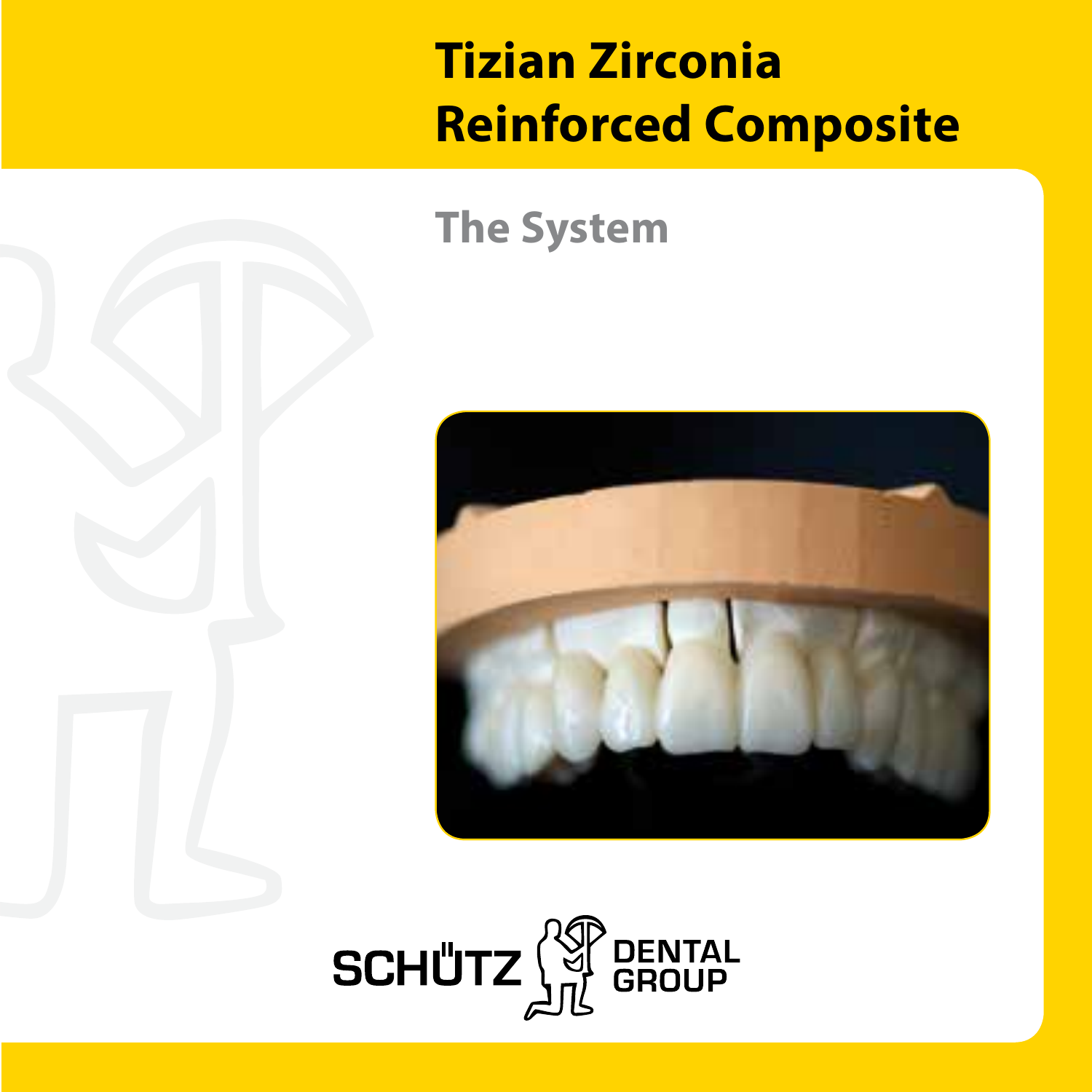# **Congratulations**

on choosing **Tizian Zirconia Reinforced Composite**. This innovative CAD/CAM material is a newly developed combination of high performance acrylics and zirconium dioxide.

Read more on how to **get the most** out of your full metal-free restorations with Tizian Zirconia Reinforced Composite **in combination with dialog Occlusal**.

Have you got any more questions? **Please call us for information at +49 6003 814-365**.

*Cover picture: 13-unit polished long-term temporary made from Tizian Zirconia Reinforced Composite.*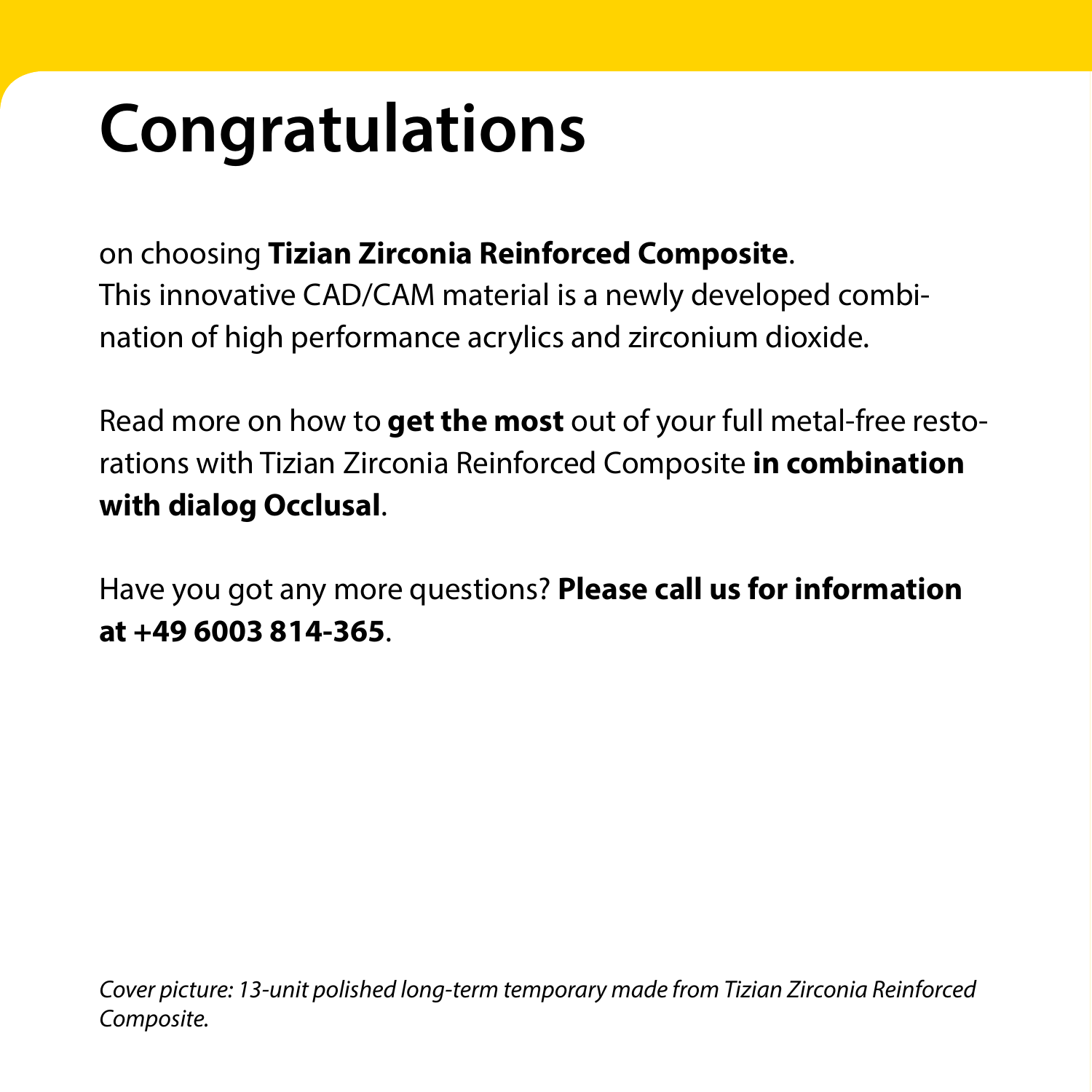The material ensures **a high degree of wearing comfort** for the patients due to its elasticity and slight flexibility. The "**buffer function"** helps to spread chewing forces which minimizes the stress on bones and implants.



Consequently, you **support** the **preservation** of the **jaw bone**. This is an important aspect, not only with regard to implant-supported restorations.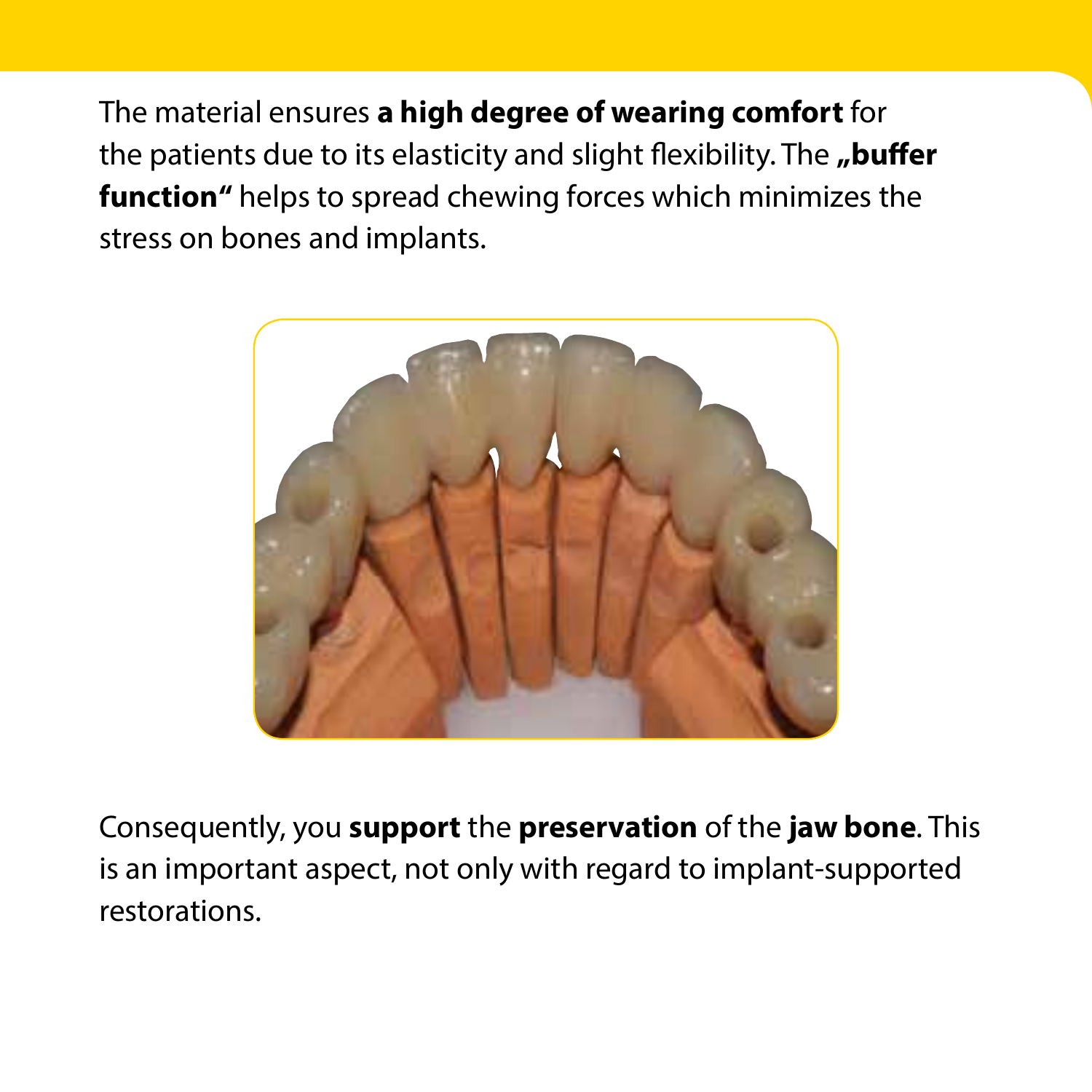Tizian Zirconia Reinforced Composite imitates the **elasticity** of the **dentin core**. The material dialog Occlusal applied onto the Tizian Zirconia Reinforced Composite simulate the hardness of the natural **enamel**. In this combination, the two materials recreate the **configuration of natural teeth** ("bionic principle").



*Restorations veneered with dialog Occlusal convince by their translucency, their homogeneous surfaces and their resistance against plaque.*

Tizian Zirconia Reinforced Composite has a considerably **low elasticity module** (E-modulus). When appropriately designed and combined with a elastic composite veneer\*, which is optional, it will reduce chipping to a minimum. This makes it especially well suited for **bridgeworks**.

*\* Please observe the material's instructions.*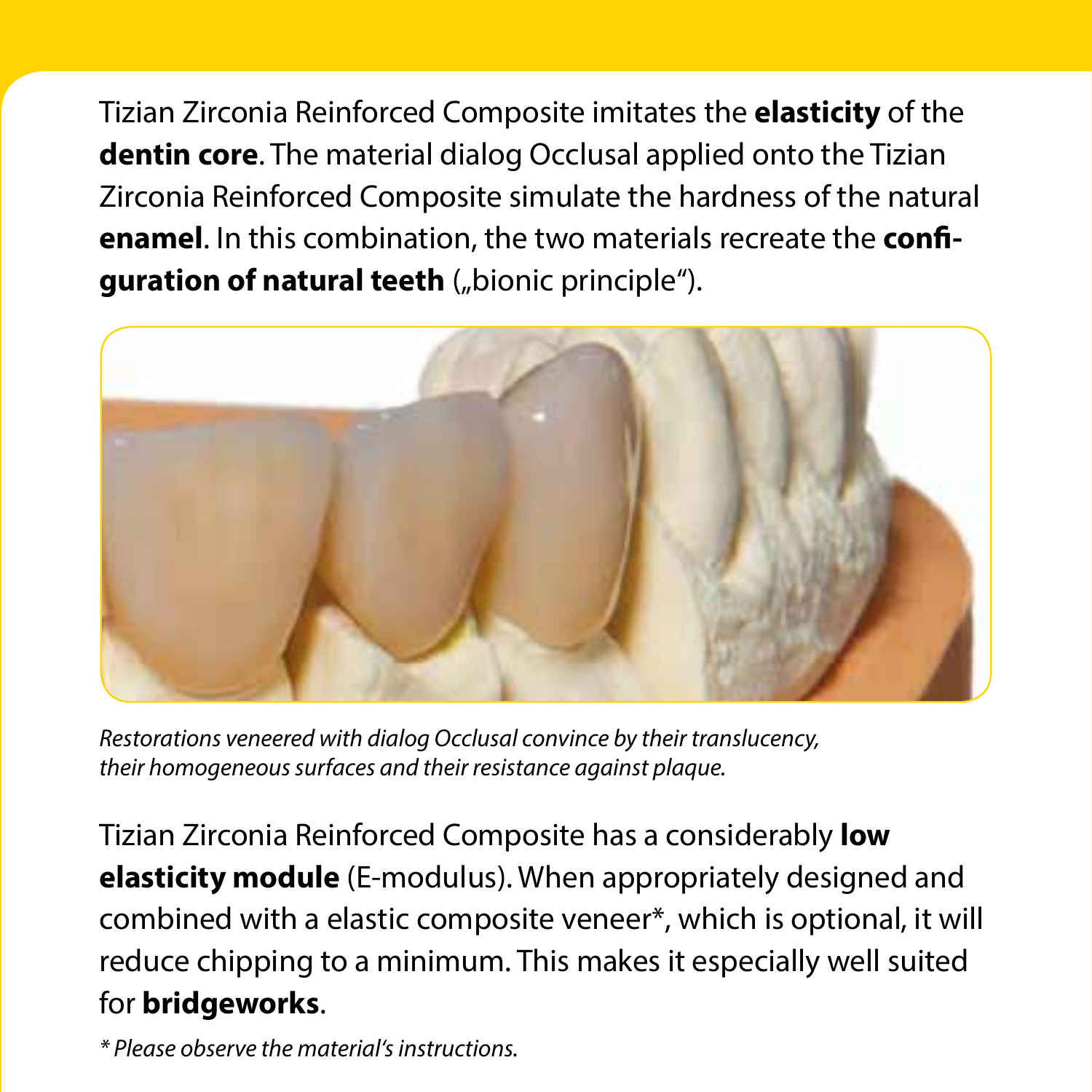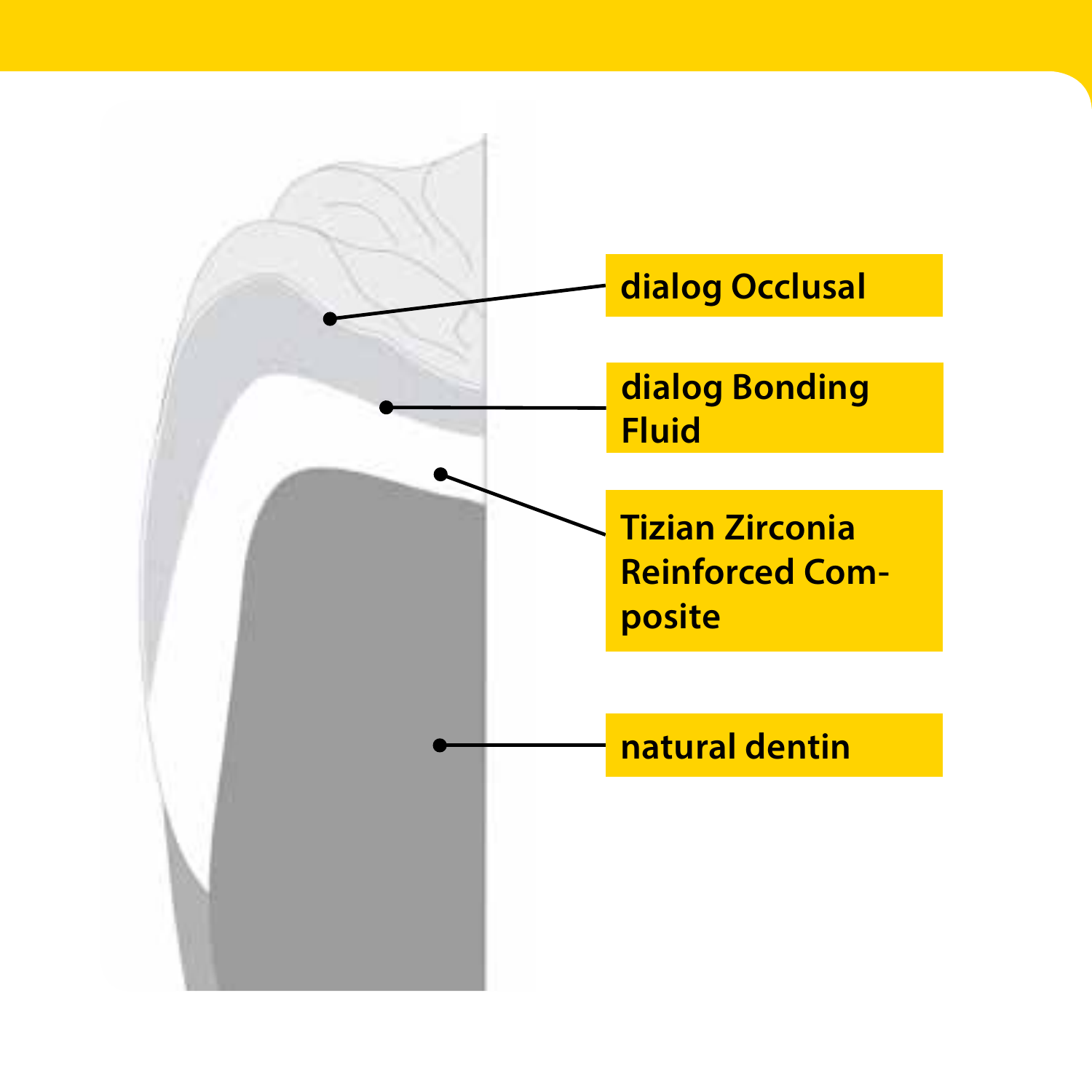The **system** of Tizian Zirconia Reinforced Composite and dialog Occlusal is **wear-resistant** and **abrasion-stable** because of the adapted elasticity module and the moderate Vickers hardness. These excellent characteristics also make this combination **gentle on both the jaw joints and the antagonists**.



*Table-Tops made from Tizian Zirconia Reinforced Composite, veneered with dialog Occlusal and individualized with dialog Vario Chroma Flow.*

Due to its very good physical properties, this system is extremely well suited for **CMD and bruxism patients**.

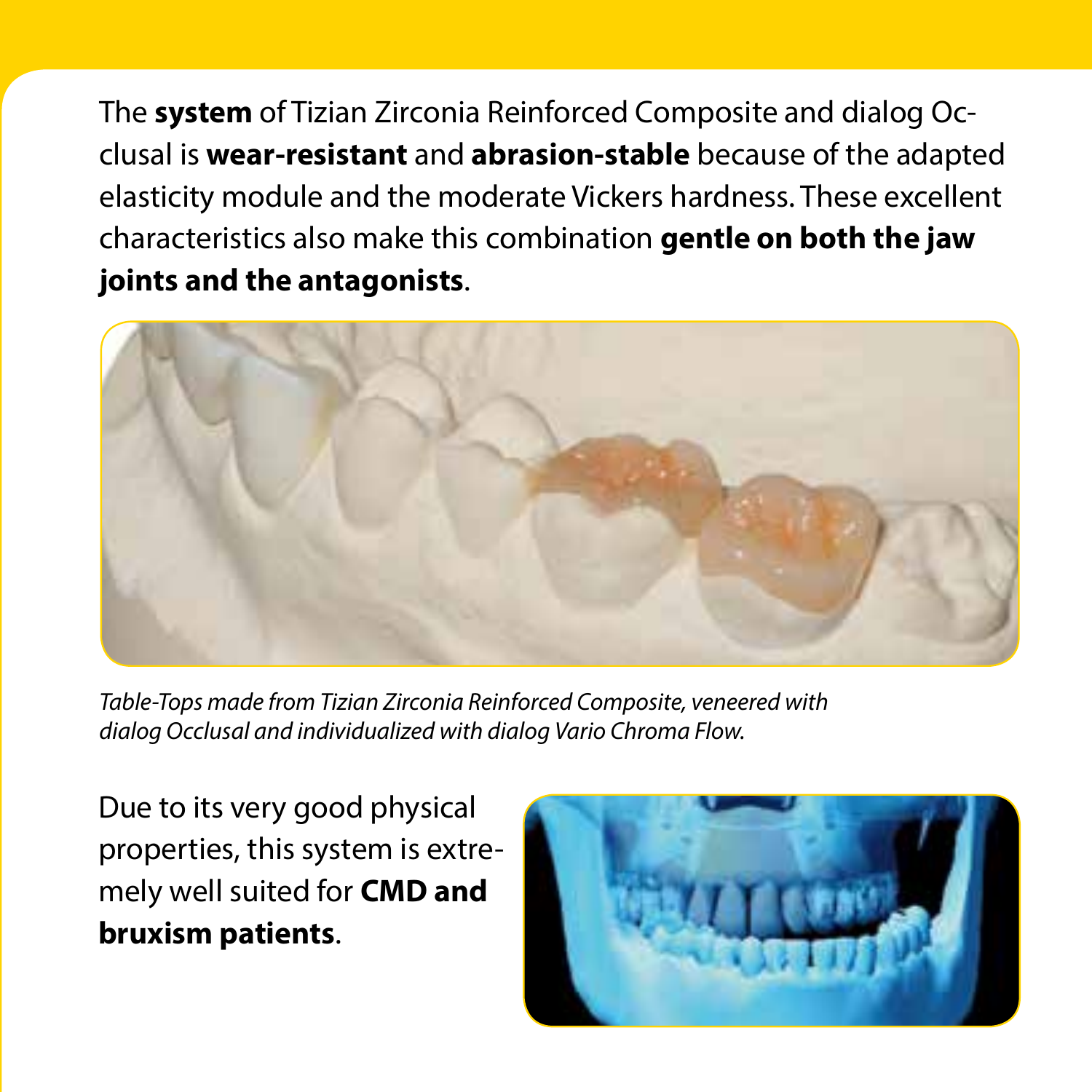Create **permanent restorations** of up to **three units** (individual crowns, inlays, onlays, veneers, three-unit bridges) and **long-term temporaries** of up to 16 units with a wearing time of up to **two years**.



*13-unit polished long-term temporary made from Tizian Zirconia Reinforced Composite.*

**Permanent restorations** are veneered with a composite veneering material (e. g. dialog Occlusal).